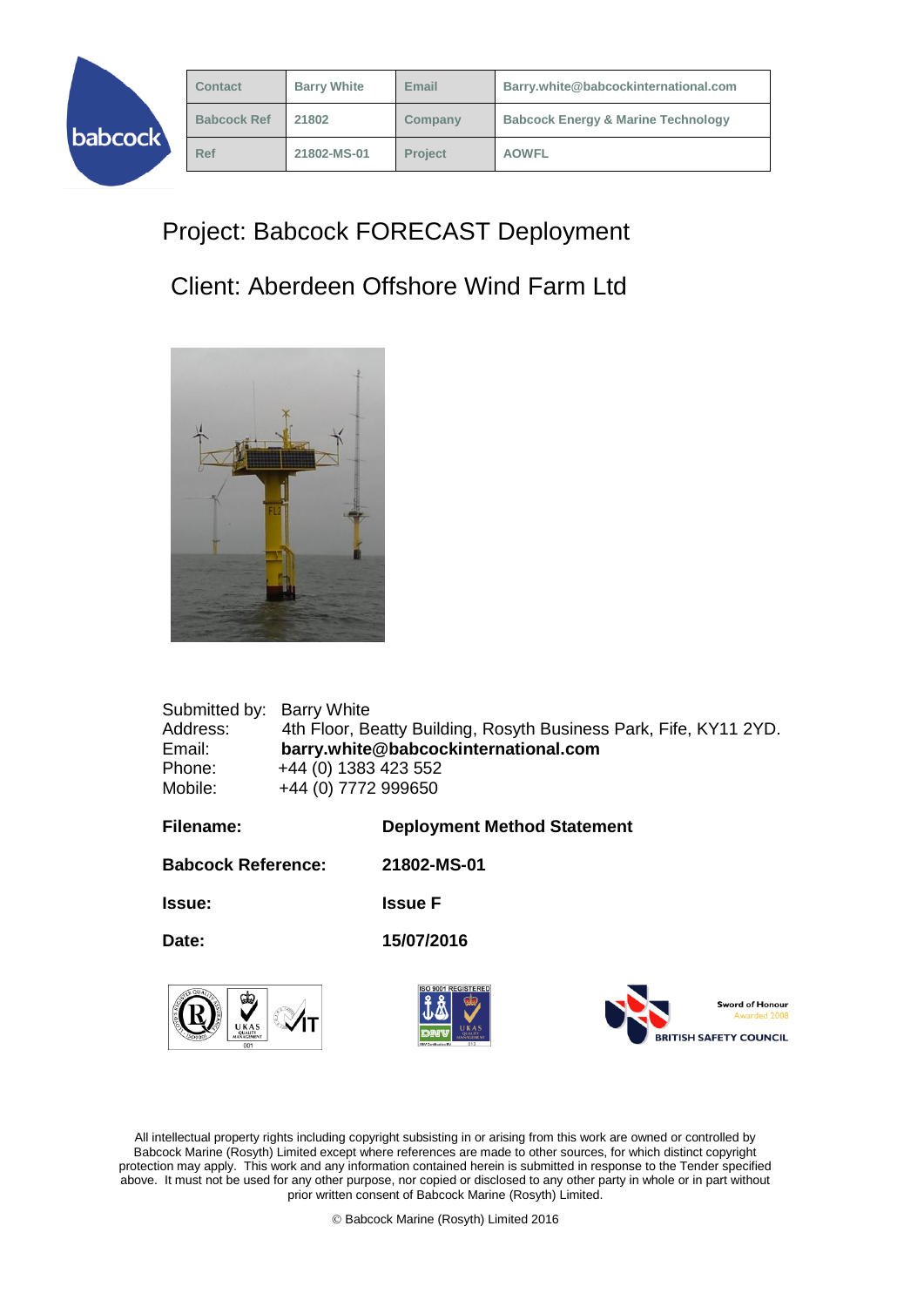|                | <b>Contact</b>     | <b>Barry White</b> | Email          | Barry.white@babcockinternational.com          |
|----------------|--------------------|--------------------|----------------|-----------------------------------------------|
| <b>babcock</b> | <b>Babcock Ref</b> | 21802              | Company        | <b>Babcock Energy &amp; Marine Technology</b> |
|                | Ref                | 21802-MS-01        | <b>Project</b> | <b>AOWFL</b>                                  |

**Table of Contents** 

|    | <b>Introduction</b> |  |
|----|---------------------|--|
|    |                     |  |
|    |                     |  |
| 3  | Deployment.         |  |
|    |                     |  |
|    |                     |  |
|    |                     |  |
|    |                     |  |
|    |                     |  |
|    |                     |  |
| 4  |                     |  |
|    |                     |  |
|    |                     |  |
|    |                     |  |
|    |                     |  |
|    |                     |  |
| 5. |                     |  |
| 6  |                     |  |
|    | 6.1                 |  |
|    | 6.2                 |  |
|    |                     |  |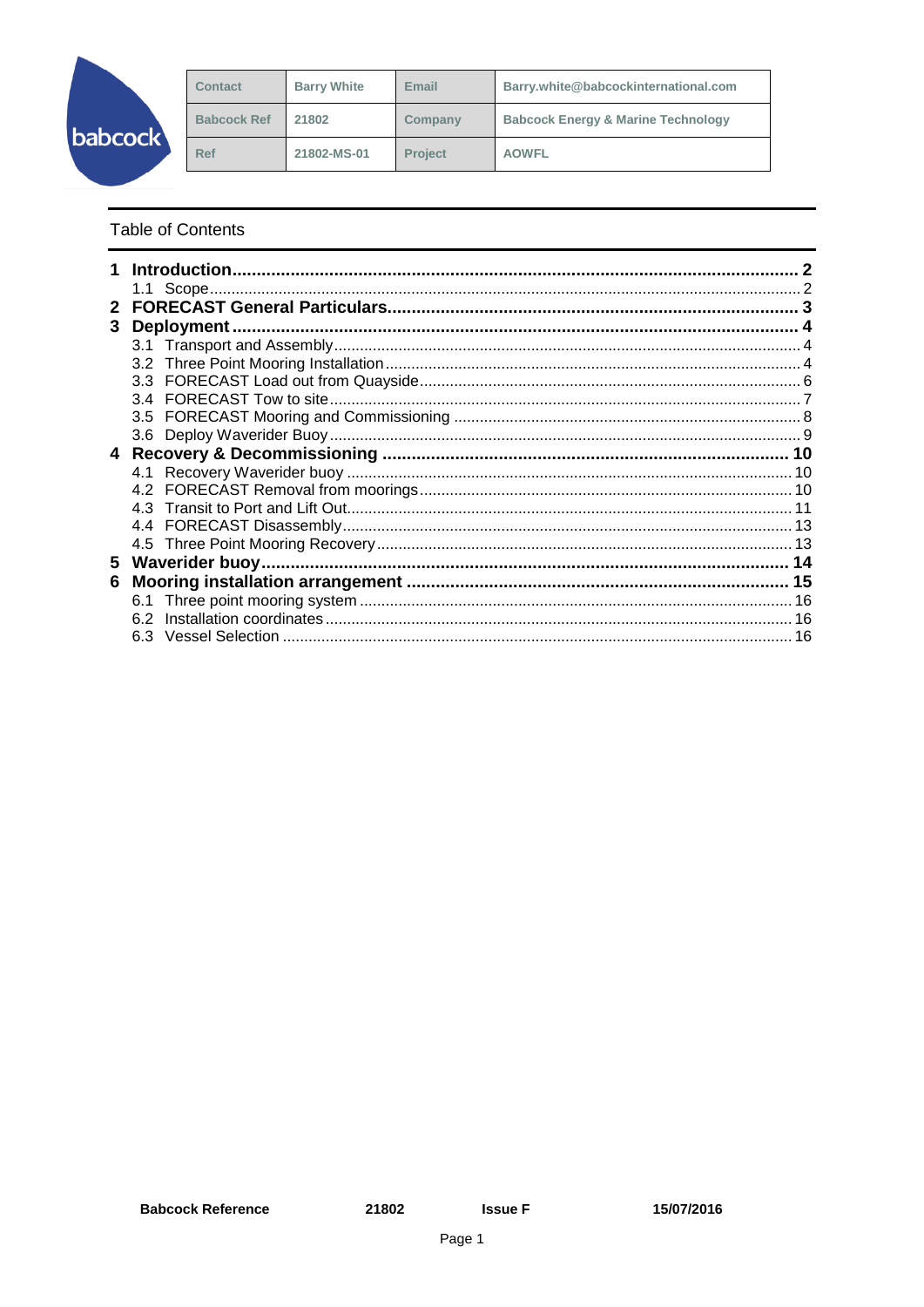|        | <b>Contact</b>     | <b>Barry White</b> | Email          | Barry.white@babcockinternational.com          |
|--------|--------------------|--------------------|----------------|-----------------------------------------------|
| bcock\ | <b>Babcock Ref</b> | 21802              | Company        | <b>Babcock Energy &amp; Marine Technology</b> |
|        | <b>Ref</b>         | 21802-MS-01        | <b>Project</b> | <b>AOWFL</b>                                  |

# **1 Introduction**

<span id="page-2-0"></span>Babcock own and operate a floating LiDAR system based upon proven low motion buoy design which provides a stable platform to host wind resource and environmental data capture equipment. The complete system is collectively known as FORECAST and will be referred to as such throughout this document.

FORECAST is supplemented by a Waverider buoy which is deployed near to FORECAST location within the operating zone of the buoy.

This document details the methodology for shallow water deployment of FORECAST which will be subject to final selection of the marine contractor selected by Babcock to undertake the deployment.

FORECAST is made up of three main sections, allowing it to be disassembled and transported via road. Currently, the three sections are held at Rosyth, within Babcock's commercial port facility.

### <span id="page-2-1"></span>**1.1 Scope**

The deployment operation is divided into the following main stages

- Transport to Aberdeen port and assembly quayside
- Mooring installation
- Load-out from quayside Tow to site
- Connection to moorings
- Recovery & Decommissioning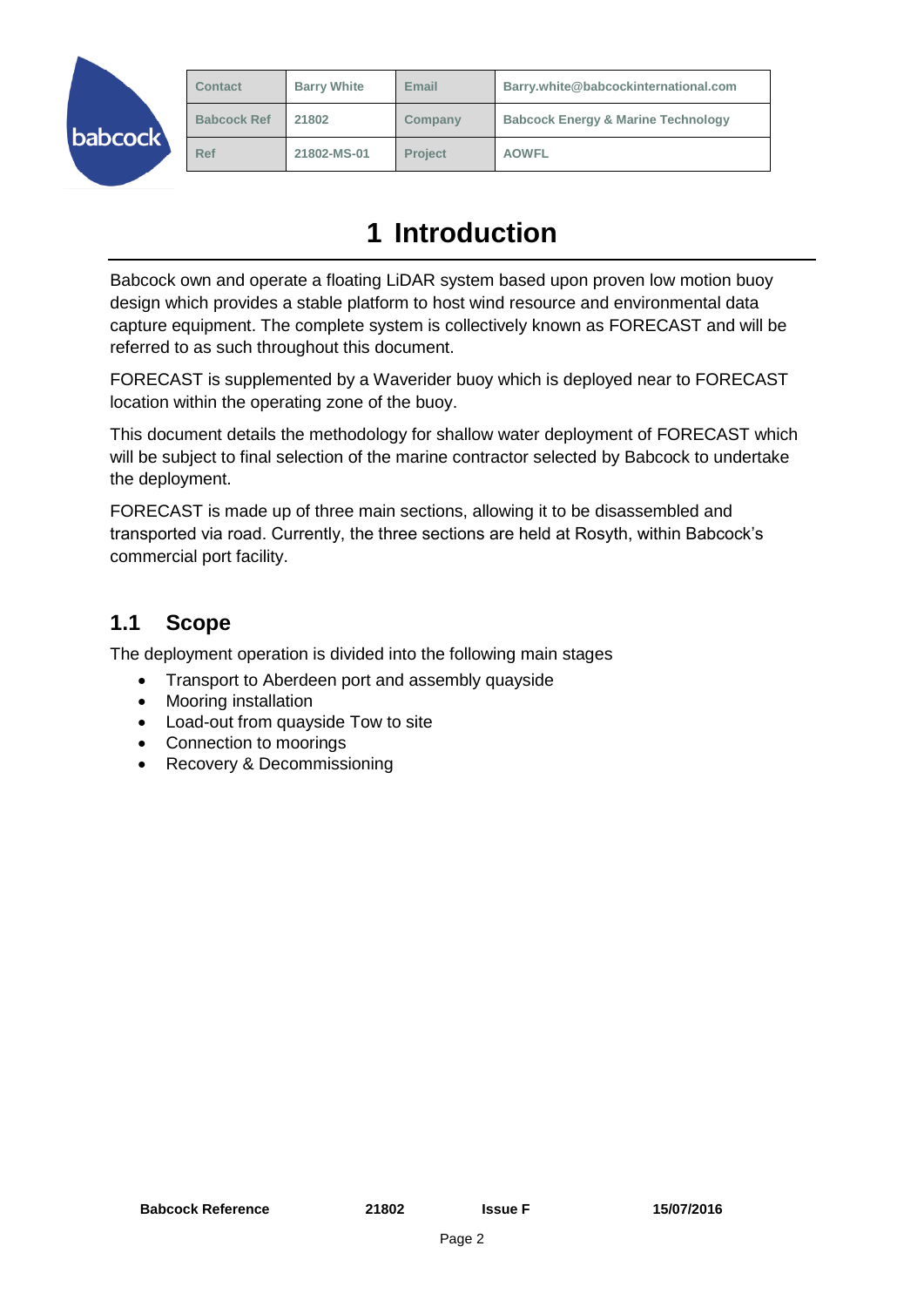| <b>Contact</b>     | <b>Barry White</b> | Email          | Barry.white@babcockinternational.com          |
|--------------------|--------------------|----------------|-----------------------------------------------|
| <b>Babcock Ref</b> | 21802              | Company        | <b>Babcock Energy &amp; Marine Technology</b> |
| <b>Ref</b>         | 21802-MS-01        | <b>Project</b> | <b>AOWFL</b>                                  |
|                    |                    |                |                                               |

# **2 FORECAST General Particulars**

#### <span id="page-3-0"></span>**Main General Particulars**

Length of Structure: 20m Length Overall: 23.3m Operating draft: 12m Air draft: 11.3m Platform dimensions: 3m x 3m Diameter of buoyancy chamber: 3.8m Total Assembly Weight: 49Te Construction Material: High grade mild steel

#### **Mooring Arrangement**

3 Point mooring system with either clump weight or embedment anchors, according to seabed conditions. Survivability: 1 in 100 year storm

#### **Operational parameters**

Operating temp range: -20° to +50°C Drift Radius: 10m Operating water depths: 20m to 100m Max Operating wave height: 4.25m Yaw: +/- 30°

#### **Major Equipment**

Zephir Lidar – 300 series Data Logger System 3D Sonic anemometer Satellite Compass 12V Electrical power system 2 x 350W Turbine Generators 4 x LG 300W Solar PV Panels

#### **Communications**

GSM / GPRS **SatCom** Local Wi-Fi

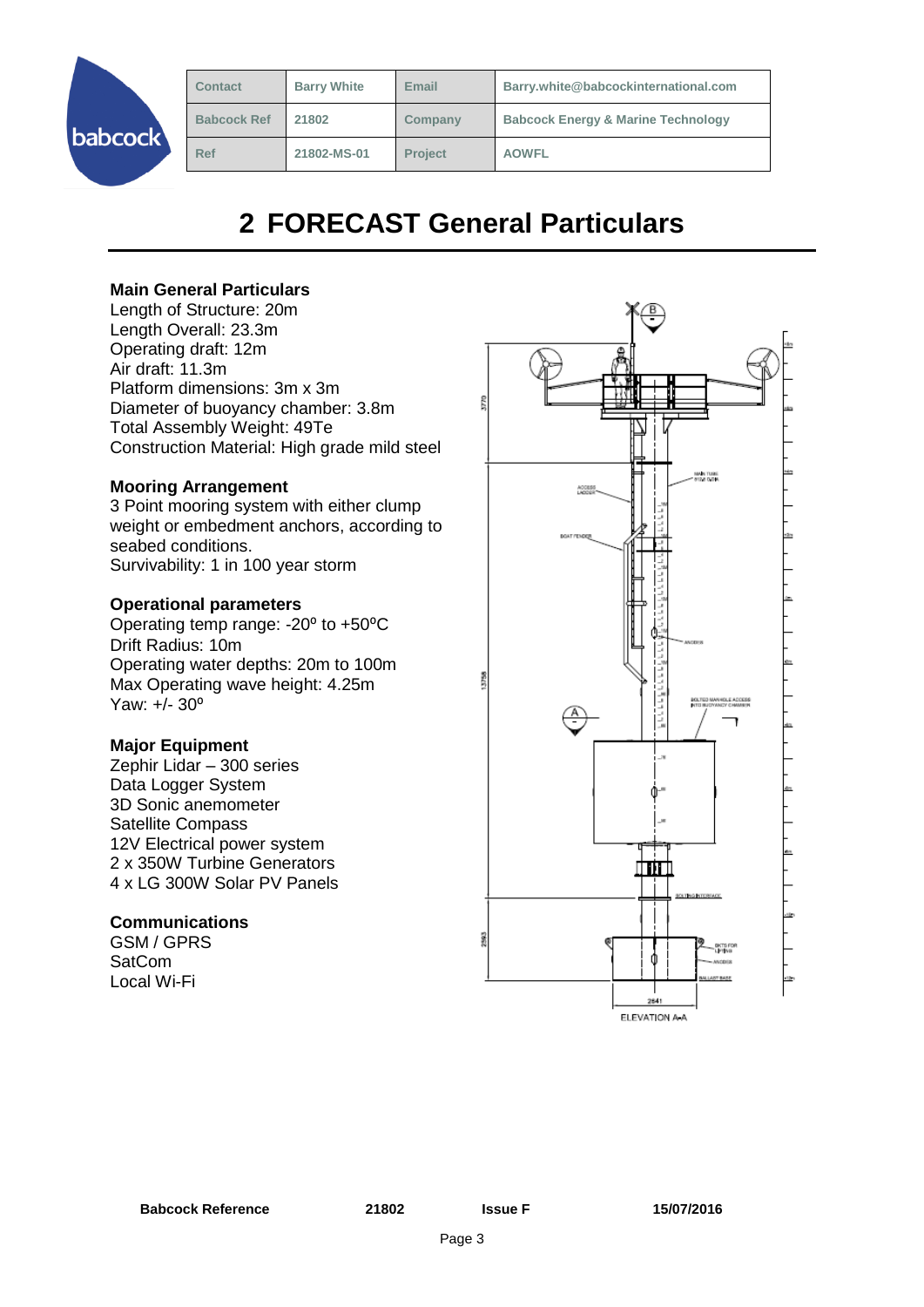|         | <b>Contact</b>     | <b>Barry White</b> | Email          | Barry.white@babcockinternational.com          |
|---------|--------------------|--------------------|----------------|-----------------------------------------------|
| babcock | <b>Babcock Ref</b> | 21802              | Company        | <b>Babcock Energy &amp; Marine Technology</b> |
|         | Ref                | 21802-MS-01        | <b>Project</b> | <b>AOWFL</b>                                  |

# **3 Deployment**

<span id="page-4-0"></span>The deployment of the FORECAST system is dependent upon final assessment of the technical and commercial aspects of various deployment options that exist for this project. Some factors are subject to change based upon this final selection such as deployment quayside location, marine contractor and vessel selection. These factors affect the detailed methodology that will be employed to deploy and recover the system.

The options that exist are:

- 1. Deploying FORECAST directly from quayside to the deck of a vessel for transportation to site. Deployment of FORECAST from deck to the water utilising ships crane.
- 2. Vertical tow by a suitable vessel following a quayside lift into the water at a deployment location with suitable draft conditions.
- 3. Inclined tow by a suitable vessel(s) following a quayside lift into the water at a deployment location with shallow draft conditions.

The device may be deployed from Rosyth, Montrose or Aberdeen depending upon final contractor selection.

The following example methodology is given based upon option 3.

### <span id="page-4-1"></span>**3.1 Transport and Assembly**

The FORECAST structure is divided into three sections to enable transport by road. The sections are connected using bolted flanges with gaskets.

All FORECAST sections and the associated ground tackle (moorings) will be transported by road, from Babcock's commercial port located in Rosyth, to Aberdeen port. The three units are assembled quayside in the vertical position, ready for lift operation, into the water.

Quayside location within Aberdeen port is to be confirmed and will be subject to port availability at time of the deployment operation.

#### <span id="page-4-2"></span>**3.2 Three Point Mooring Installation**

| <b>Step</b> | <b>Description</b>                                                                                                                                                                                                                                   |
|-------------|------------------------------------------------------------------------------------------------------------------------------------------------------------------------------------------------------------------------------------------------------|
| 1.          | Moorings assembled on quayside, Aberdeen Docks. Anchors located close to quay<br>edge within safe lifting radius of vessel crane. The remainder of the mooring leg will<br>be flaked to ensure sufficient slack during the anchor lifting operation. |
| 2.          | A tool box will be held to ensure all personnel are aware of the dangers associated<br>with the load out. Particular attention will be paid to the dangers of heavy lifts and<br>bights.                                                             |
| 3.          | The mooring anchor will be stropped in accordance with the lift plan.                                                                                                                                                                                |
| 4.          | The anchor will be lifted by the vessels crane, swung over the quay and decked in a<br>position close to the bow roller.                                                                                                                             |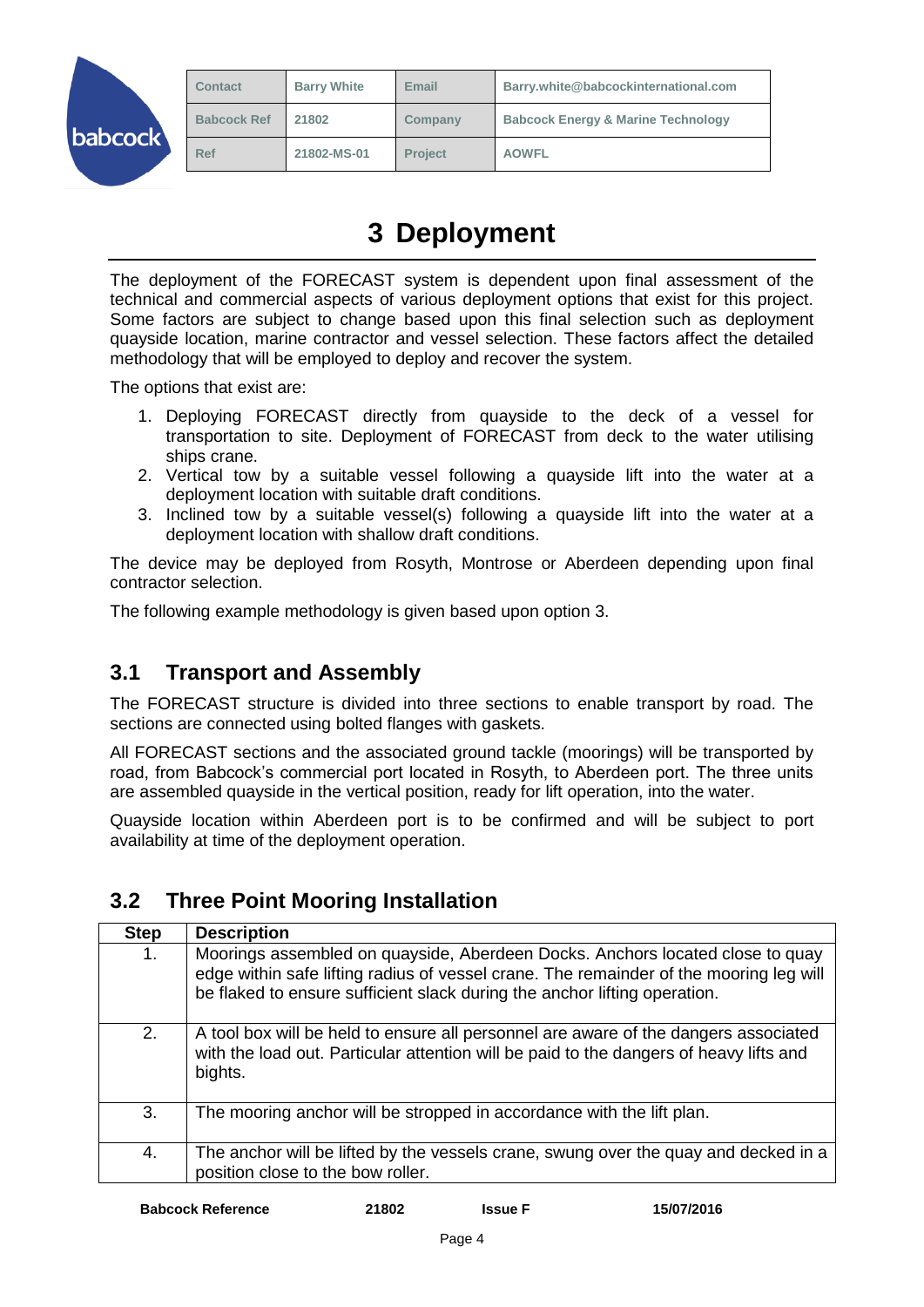|         | <b>Contact</b>     | <b>Barry White</b> | Email          | Barry.white@babcockinternational.com          |
|---------|--------------------|--------------------|----------------|-----------------------------------------------|
| babcock | <b>Babcock Ref</b> | 21802              | Company        | <b>Babcock Energy &amp; Marine Technology</b> |
|         | <b>Ref</b>         | 21802-MS-01        | <b>Project</b> | <b>AOWFL</b>                                  |

| 5.<br>A suitable bight of mooring line will be stropped using a webbing sling. The bight<br>will be lifted and swung inboard on the vessel with proper attention being paid to<br>the dangers of hanging lines.<br>6.<br>Once on-board, the mooring anchor and line will be lashed to a level<br>commensurate with sea conditions expected during the transit to site.<br>7.<br>The vessel will transit to site, subject to the requirements of the Aberdeen Wind<br>Farm site operation requirements.<br>8.<br>A tool box talk will be held to ensure all personnel are aware of the dangers<br>associated with mooring deployment. Particular attention will be paid<br>communications between bridge/ deck/ crane operator/ winch operator and to the<br>danger of running lines and bights.<br>9.<br>The anchor winch line will be shackled into the end of the mooring line. The<br>mooring line will be wound onto the anchor winch.<br>10.<br>The mooring anchor will be stropped using a sling with a minimum SWL of 20<br>tonnes.<br>11.<br>The vessel crane will be hooked to the anchor strop and sufficient tension taken to<br>allow the safe unlashing of the anchor and mooring line.<br>The vessel crane will take the anchor weight until it lifts from the deck. The crane<br>12.<br>will continue lifting until the anchor has sufficient height to clear the bow roller. Tag<br>line will be rigged to prevent swinging.<br>$\overline{1}3.$<br>The anchor will be swung over the bow roller and lowered until the weight is taken<br>by the anchor winch wire.<br>The vessel crane hook will be released from the anchor strop and cleared.<br>14.<br>The vessel shall be manoeuvred until the bow roller is over the anchor landing<br>15.<br>position, accurately determined by the vessels on-board plotter.<br>16.<br>The anchor will be lowered to the seabed at the predetermined coordinates to<br>enable FORECAST to enable FORECAST to operate at the installation<br>coordinates. The position will be recorded by the vessel master and noted.<br>17.<br>As the vessel is manoeuvred astern, the mooring line will be paid out from the<br>vessel winch.<br>18.<br>The temporary surface support buoy and pendant will be shackled into the tri-plate<br>located at the end of the fibre riser.<br>Once the bitter end is clear of the winch, a slip line will be rigged through the tri-<br>19. |  |
|----------------------------------------------------------------------------------------------------------------------------------------------------------------------------------------------------------------------------------------------------------------------------------------------------------------------------------------------------------------------------------------------------------------------------------------------------------------------------------------------------------------------------------------------------------------------------------------------------------------------------------------------------------------------------------------------------------------------------------------------------------------------------------------------------------------------------------------------------------------------------------------------------------------------------------------------------------------------------------------------------------------------------------------------------------------------------------------------------------------------------------------------------------------------------------------------------------------------------------------------------------------------------------------------------------------------------------------------------------------------------------------------------------------------------------------------------------------------------------------------------------------------------------------------------------------------------------------------------------------------------------------------------------------------------------------------------------------------------------------------------------------------------------------------------------------------------------------------------------------------------------------------------------------------------------------------------------------------------------------------------------------------------------------------------------------------------------------------------------------------------------------------------------------------------------------------------------------------------------------------------------------------------------------------------------------------------------------------------------------------------------------------------------------------------------|--|
|                                                                                                                                                                                                                                                                                                                                                                                                                                                                                                                                                                                                                                                                                                                                                                                                                                                                                                                                                                                                                                                                                                                                                                                                                                                                                                                                                                                                                                                                                                                                                                                                                                                                                                                                                                                                                                                                                                                                                                                                                                                                                                                                                                                                                                                                                                                                                                                                                                  |  |
|                                                                                                                                                                                                                                                                                                                                                                                                                                                                                                                                                                                                                                                                                                                                                                                                                                                                                                                                                                                                                                                                                                                                                                                                                                                                                                                                                                                                                                                                                                                                                                                                                                                                                                                                                                                                                                                                                                                                                                                                                                                                                                                                                                                                                                                                                                                                                                                                                                  |  |
|                                                                                                                                                                                                                                                                                                                                                                                                                                                                                                                                                                                                                                                                                                                                                                                                                                                                                                                                                                                                                                                                                                                                                                                                                                                                                                                                                                                                                                                                                                                                                                                                                                                                                                                                                                                                                                                                                                                                                                                                                                                                                                                                                                                                                                                                                                                                                                                                                                  |  |
|                                                                                                                                                                                                                                                                                                                                                                                                                                                                                                                                                                                                                                                                                                                                                                                                                                                                                                                                                                                                                                                                                                                                                                                                                                                                                                                                                                                                                                                                                                                                                                                                                                                                                                                                                                                                                                                                                                                                                                                                                                                                                                                                                                                                                                                                                                                                                                                                                                  |  |
|                                                                                                                                                                                                                                                                                                                                                                                                                                                                                                                                                                                                                                                                                                                                                                                                                                                                                                                                                                                                                                                                                                                                                                                                                                                                                                                                                                                                                                                                                                                                                                                                                                                                                                                                                                                                                                                                                                                                                                                                                                                                                                                                                                                                                                                                                                                                                                                                                                  |  |
|                                                                                                                                                                                                                                                                                                                                                                                                                                                                                                                                                                                                                                                                                                                                                                                                                                                                                                                                                                                                                                                                                                                                                                                                                                                                                                                                                                                                                                                                                                                                                                                                                                                                                                                                                                                                                                                                                                                                                                                                                                                                                                                                                                                                                                                                                                                                                                                                                                  |  |
|                                                                                                                                                                                                                                                                                                                                                                                                                                                                                                                                                                                                                                                                                                                                                                                                                                                                                                                                                                                                                                                                                                                                                                                                                                                                                                                                                                                                                                                                                                                                                                                                                                                                                                                                                                                                                                                                                                                                                                                                                                                                                                                                                                                                                                                                                                                                                                                                                                  |  |
|                                                                                                                                                                                                                                                                                                                                                                                                                                                                                                                                                                                                                                                                                                                                                                                                                                                                                                                                                                                                                                                                                                                                                                                                                                                                                                                                                                                                                                                                                                                                                                                                                                                                                                                                                                                                                                                                                                                                                                                                                                                                                                                                                                                                                                                                                                                                                                                                                                  |  |
|                                                                                                                                                                                                                                                                                                                                                                                                                                                                                                                                                                                                                                                                                                                                                                                                                                                                                                                                                                                                                                                                                                                                                                                                                                                                                                                                                                                                                                                                                                                                                                                                                                                                                                                                                                                                                                                                                                                                                                                                                                                                                                                                                                                                                                                                                                                                                                                                                                  |  |
|                                                                                                                                                                                                                                                                                                                                                                                                                                                                                                                                                                                                                                                                                                                                                                                                                                                                                                                                                                                                                                                                                                                                                                                                                                                                                                                                                                                                                                                                                                                                                                                                                                                                                                                                                                                                                                                                                                                                                                                                                                                                                                                                                                                                                                                                                                                                                                                                                                  |  |
|                                                                                                                                                                                                                                                                                                                                                                                                                                                                                                                                                                                                                                                                                                                                                                                                                                                                                                                                                                                                                                                                                                                                                                                                                                                                                                                                                                                                                                                                                                                                                                                                                                                                                                                                                                                                                                                                                                                                                                                                                                                                                                                                                                                                                                                                                                                                                                                                                                  |  |
|                                                                                                                                                                                                                                                                                                                                                                                                                                                                                                                                                                                                                                                                                                                                                                                                                                                                                                                                                                                                                                                                                                                                                                                                                                                                                                                                                                                                                                                                                                                                                                                                                                                                                                                                                                                                                                                                                                                                                                                                                                                                                                                                                                                                                                                                                                                                                                                                                                  |  |
|                                                                                                                                                                                                                                                                                                                                                                                                                                                                                                                                                                                                                                                                                                                                                                                                                                                                                                                                                                                                                                                                                                                                                                                                                                                                                                                                                                                                                                                                                                                                                                                                                                                                                                                                                                                                                                                                                                                                                                                                                                                                                                                                                                                                                                                                                                                                                                                                                                  |  |
|                                                                                                                                                                                                                                                                                                                                                                                                                                                                                                                                                                                                                                                                                                                                                                                                                                                                                                                                                                                                                                                                                                                                                                                                                                                                                                                                                                                                                                                                                                                                                                                                                                                                                                                                                                                                                                                                                                                                                                                                                                                                                                                                                                                                                                                                                                                                                                                                                                  |  |
|                                                                                                                                                                                                                                                                                                                                                                                                                                                                                                                                                                                                                                                                                                                                                                                                                                                                                                                                                                                                                                                                                                                                                                                                                                                                                                                                                                                                                                                                                                                                                                                                                                                                                                                                                                                                                                                                                                                                                                                                                                                                                                                                                                                                                                                                                                                                                                                                                                  |  |

 $\mathsf{r}$ 

T

 $\overline{\phantom{0}}$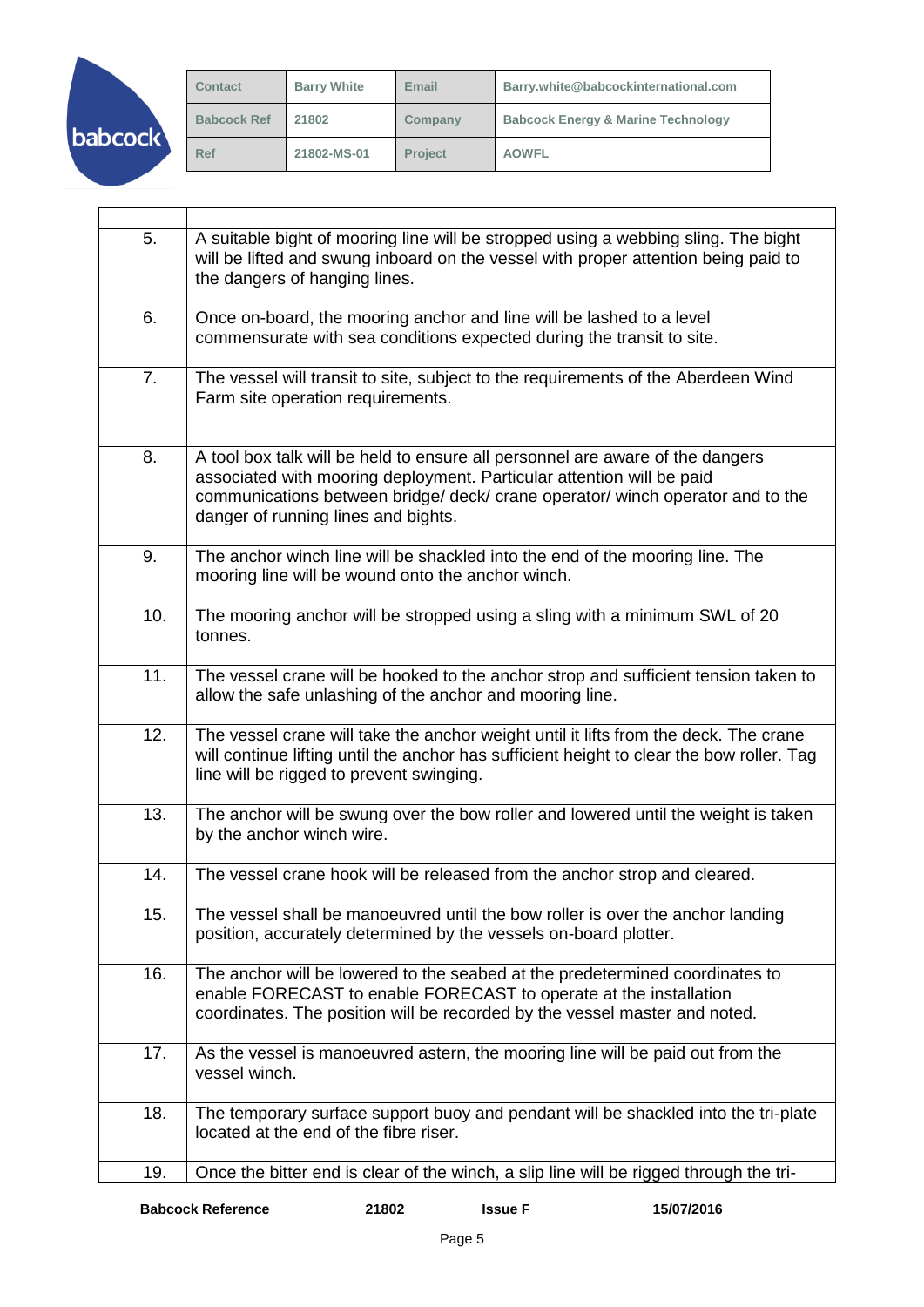| <b>babcock</b> |  |
|----------------|--|

| <b>Contact</b>     | <b>Barry White</b> | Email          | Barry.white@babcockinternational.com          |
|--------------------|--------------------|----------------|-----------------------------------------------|
| <b>Babcock Ref</b> | 21802              | Company        | <b>Babcock Energy &amp; Marine Technology</b> |
| <b>Ref</b>         | 21802-MS-01        | <b>Project</b> | <b>AOWFL</b>                                  |

|     | plate / chain tail shackle.                                                                                                                                                                                              |
|-----|--------------------------------------------------------------------------------------------------------------------------------------------------------------------------------------------------------------------------|
| 20. | The winch wire will be disconnected, and the bitter end over-boarded on the slip<br>line.                                                                                                                                |
| 21. | The surface support buoy will be over-boarded and the mooring slipped.                                                                                                                                                   |
| 22. | The mooring installation vessel would then transit to Aberdeen dock                                                                                                                                                      |
| 23. | If deck space allows, all three anchors and their moorings will be transferred to the<br>deck of the vessel for a single transit to the site location. If not Steps 3 to 23 will be<br>repeated for each anchor mooring. |

## <span id="page-6-0"></span>**3.3 FORECAST Load out from Quayside**

| <b>Step</b> | <b>Description</b>                                                                                                                                                                                                                                                                                                                                                                                                                                                                                             |
|-------------|----------------------------------------------------------------------------------------------------------------------------------------------------------------------------------------------------------------------------------------------------------------------------------------------------------------------------------------------------------------------------------------------------------------------------------------------------------------------------------------------------------------|
| 1.          | FORECAST assembled on quayside at Aberdeen dock. FORECAST will be<br>located close to quay edge within safe lifting radius of the quayside crane. The<br>mooring leg chain tails will be shackled to the mooring lugs and lashed to the<br>structure above the design waterline to allow connection to mooring lines at the<br>site location.                                                                                                                                                                  |
| 2.          | Towing vessel is manoeuvred alongside quay ready to take up FORECAST tow<br>line.                                                                                                                                                                                                                                                                                                                                                                                                                              |
| 3.          | A tool box will be held to ensure all personnel are aware of the dangers<br>associated with the load out. Particular attention will be paid to the dangers of<br>heavy lifts.                                                                                                                                                                                                                                                                                                                                  |
| 4.          | Using a suitable cherry picker, or suitably certified man riding basket, rig the<br>Lidar to lift and readiness for towing once in the water. Towing line to be laid out<br>to the towing vessel, on hand, quayside, with plenty of slack. Particular attention<br>is to be given to ensure that the line does not interfere with the lift operation and<br>hoist into the water. Pay particular attention to the clearance required by<br>instrumentation. Rig tag lines assist control of inclined swinging. |
| 5.          | Rig structure with additional buoyancy bags to assist 60° incline when structure<br>enters the water.                                                                                                                                                                                                                                                                                                                                                                                                          |
| 6.          | Ensure all project personnel are aware that the heavy lift is about to commence.<br>Standby vessel mooring lines.                                                                                                                                                                                                                                                                                                                                                                                              |
| 7.          | Take the weight on the quayside crane and lift slowly clear of the quay, allowing<br>the structure to progressively incline to approx. 60° angle.                                                                                                                                                                                                                                                                                                                                                              |
| 8.          | Swing the buoy over the Quay edge, to the side of the attending towing vessel.                                                                                                                                                                                                                                                                                                                                                                                                                                 |
| 9.          | Lower slowly until the buoyancy chamber is partly submerged. Continue to lower<br>slowly until approximately 75% of the weight is transferred from hook by                                                                                                                                                                                                                                                                                                                                                     |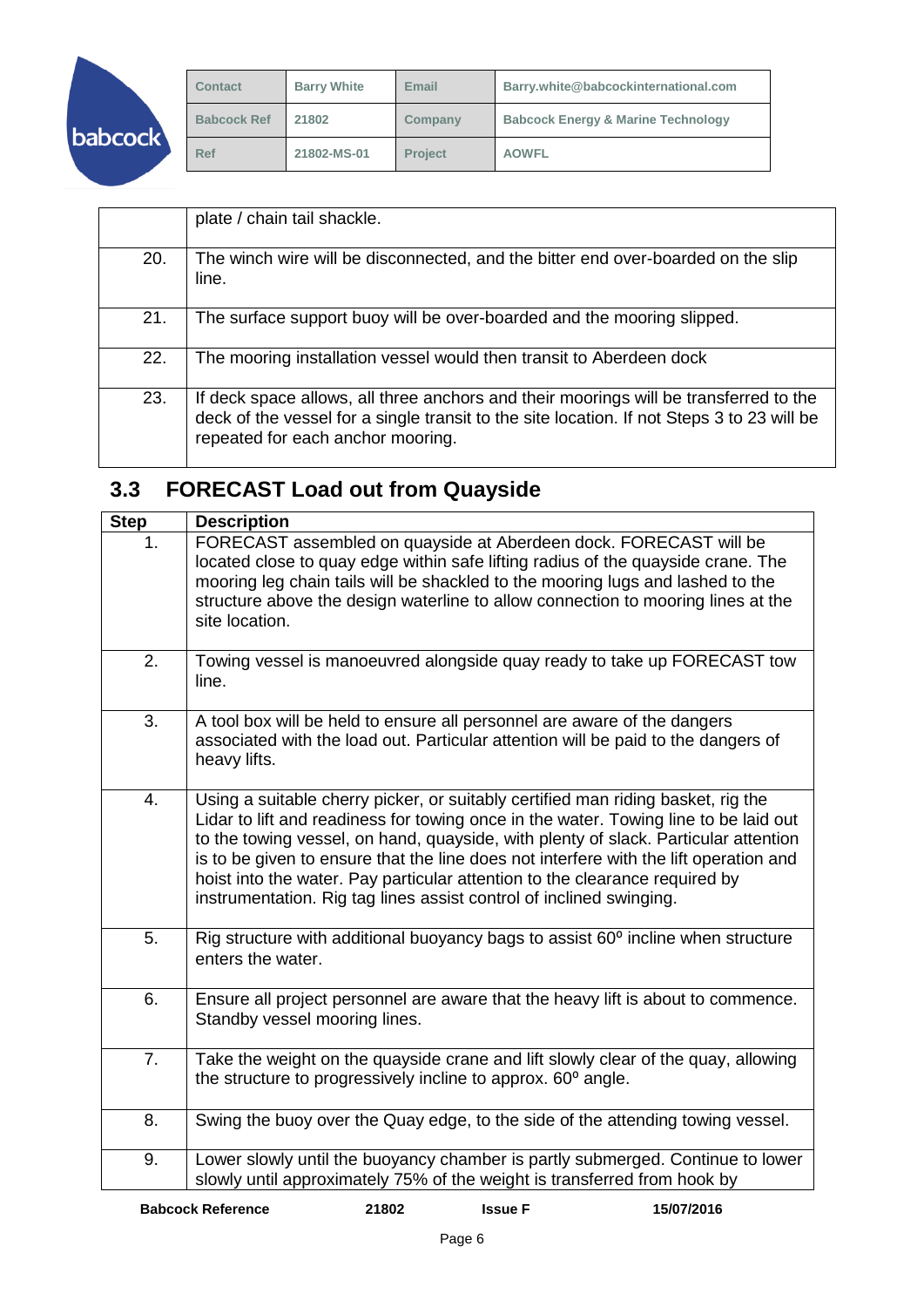|         | <b>Contact</b>     | <b>Barry White</b> | Email          | Barry.white@babcockinternational.com          |
|---------|--------------------|--------------------|----------------|-----------------------------------------------|
| babcock | <b>Babcock Ref</b> | 21802              | Company        | <b>Babcock Energy &amp; Marine Technology</b> |
|         | <b>Ref</b>         | 21802-MS-01        | <b>Project</b> | <b>AOWFL</b>                                  |

|     | displacement structure (buoyancy).                                                                                                                                                                                                                                                      |
|-----|-----------------------------------------------------------------------------------------------------------------------------------------------------------------------------------------------------------------------------------------------------------------------------------------|
| 10. | FORECAST will free float at the induced 60° angle, supported by the additional<br>buoyancy aids to maintain the angle of heel in the water.                                                                                                                                             |
| 11. | Towing vessel to take up slack on tow line and temporarily hold FORECAST<br>alongside vessel at the hip, fendered off and secured to ship side. Sufficient<br>fenders are deployed and positioned to prevent damage occurring between<br>vessel and FORECAST whilst secured at the hip. |

### <span id="page-7-0"></span>**3.4 FORECAST Tow to site**

Once the Tow vessel reaches a safe operating distance outside Aberdeen harbour with sufficient depth of water to ensure buoy under keel clearance of at least 3m, FORECAST will be released from the ship side and manoeuvred astern of the vessel for commencement of towing to its deployment location.

The towing arrangement utilises the mooring chain tails rigged to the FORECAST for connection to the pre-deployed moorings, arrangement TBC. This may be part wire/ part fibre stretcher or all fibre.

Note: A towing analysis will be carried prior to the deployment operation to determine towing characteristics with buoyancy aids at the 60° angle and predict the anticipated loads.

| <b>Step</b> | <b>Description</b>                                                                                                                                                                                                                                                    |
|-------------|-----------------------------------------------------------------------------------------------------------------------------------------------------------------------------------------------------------------------------------------------------------------------|
| 1.          | Vessel will tow FORECAST whilst secured on the hip, until a safe operating<br>distance outside of Aberdeen harbour and sufficient depth of water.                                                                                                                     |
| 2.          | Ensure all personnel are aware of executing tow transition.                                                                                                                                                                                                           |
| 3.          | FORECAST is released from the hip and manoeuvred astern of the vessel in the<br>towing position, paying out the tow line. Once in the correct position and<br>orientation the tow vessel then takes up the tow line slack, ready to commence<br>tow to site location. |
| 4.          | The tow vessel (multicat) will proceed at slow speed (c 4kts) on a medium to short<br>tow (c 40-60m)                                                                                                                                                                  |
| 5.          | The tow route will be monitored and recorded by vessel master                                                                                                                                                                                                         |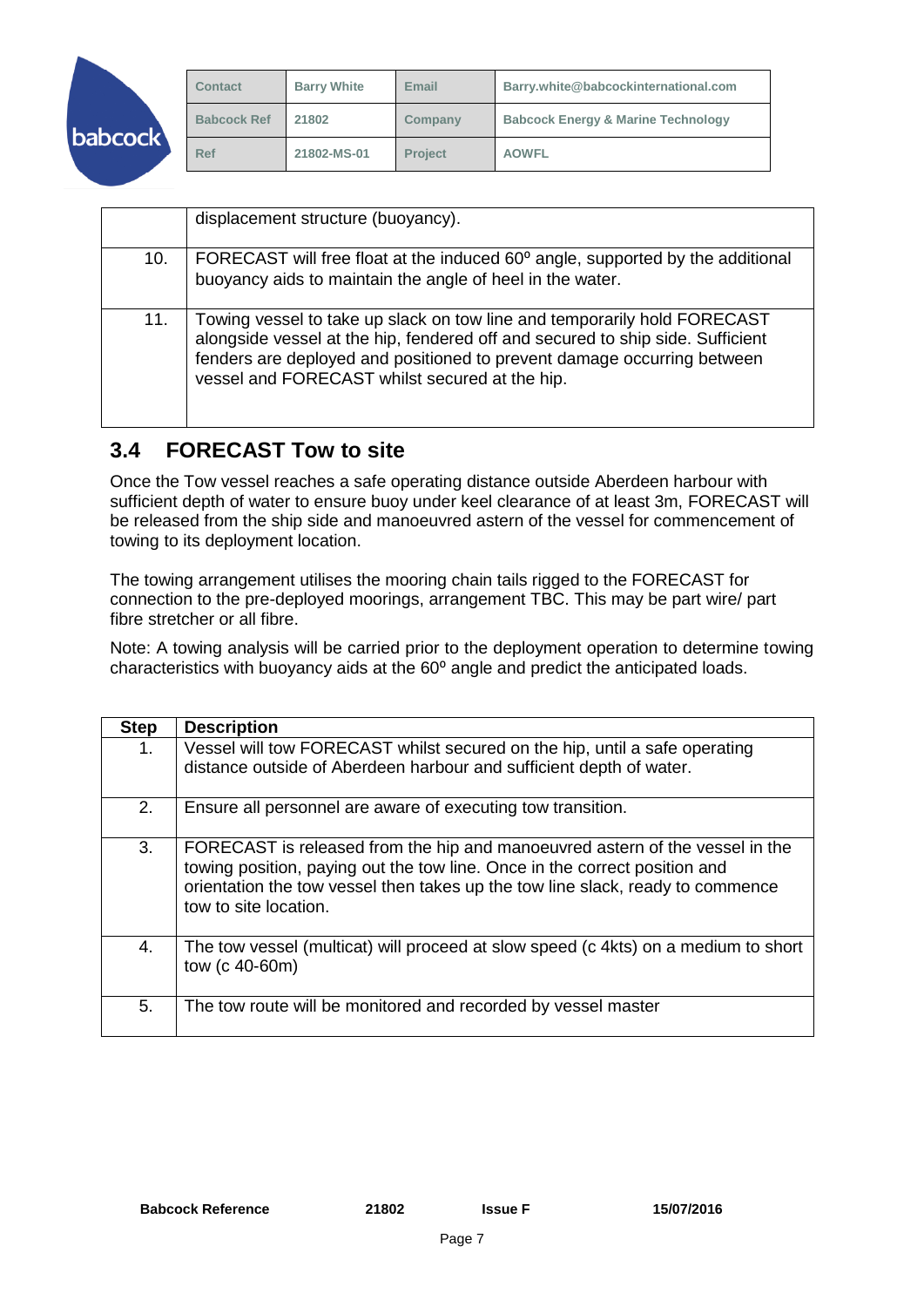|         | <b>Contact</b>     | <b>Barry White</b> | Email          | Barry.white@babcockinternational.com          |
|---------|--------------------|--------------------|----------------|-----------------------------------------------|
| babcock | <b>Babcock Ref</b> | 21802              | Company        | <b>Babcock Energy &amp; Marine Technology</b> |
|         | Ref                | 21802-MS-01        | <b>Project</b> | <b>AOWFL</b>                                  |

## <span id="page-8-0"></span>**3.5 FORECAST Mooring and Commissioning**

The final part of the operation will be the connection of the buoy to the pre-laid three point mooring. The final 10m of the mooring legs consist of chain tails shackled into the lower lugs. These tails will be fitted whilst the buoy is on the quay and led to a lashing point above the design water line. This will enable the deck crew to make the mooring connection in way of the tri-plate.

| <b>Step</b>    | <b>Description</b>                                                                                                                                                                                                 |
|----------------|--------------------------------------------------------------------------------------------------------------------------------------------------------------------------------------------------------------------|
| 1.             | During the tow, a toolbox talk will be held as a final briefing for the mooring<br>operation. Particular attention shall be paid to bridge/ deck communications and<br>the dangers of lines under tension/ bights. |
| 2.             | Upon arrival on site, the multicat will shorten up the tow and bring the buoy<br>alongside. Lines and fenders will be rigged to allow the buoy to be towed "on the<br>hip".                                        |
| 3.             | It is important that the buoy is correctly aligned to ensure the mooring legs are<br>attached in the correct sequence and FORECAST is in the correct orientation with<br>the solar array facing south.             |
| 4.             | The first surface support buoy will be grapnelled and brought inboard using the<br>vessels drum end / capstan.                                                                                                     |
| 5.             | The mooring line will be heaved inboard until there is sufficient slack to allow the<br>line to be handled safely on deck.                                                                                         |
| 6.             | The mooring line shall be stoppered off inboard of the bow roller.                                                                                                                                                 |
| 7 <sub>1</sub> | The chain tail shall be led from the buoy, outboard of the vessel then inboard over<br>the bow roller. It will be stoppered off just inboard of the roller.                                                        |
| 8.             | The surface support buoy will be unshackled from the tri-plate.                                                                                                                                                    |
| 9.             | The chain tail shall be shackled into the tri-plate. Split pins will be fitted and<br>verified as secure.                                                                                                          |
| 10.            | The sub-sea support buoy shall then be shackled into the tri-plate.                                                                                                                                                |
| 11.            | A slip hook shall be attached to the crane wire and hooked over one of the links of<br>the chain tail.                                                                                                             |
| 12.            | The bight will be lifted clear of the deck with the crane and the weight taken off the                                                                                                                             |
|                | <b>Babcock Reference</b><br>21802<br><b>Issue F</b><br>15/07/2016                                                                                                                                                  |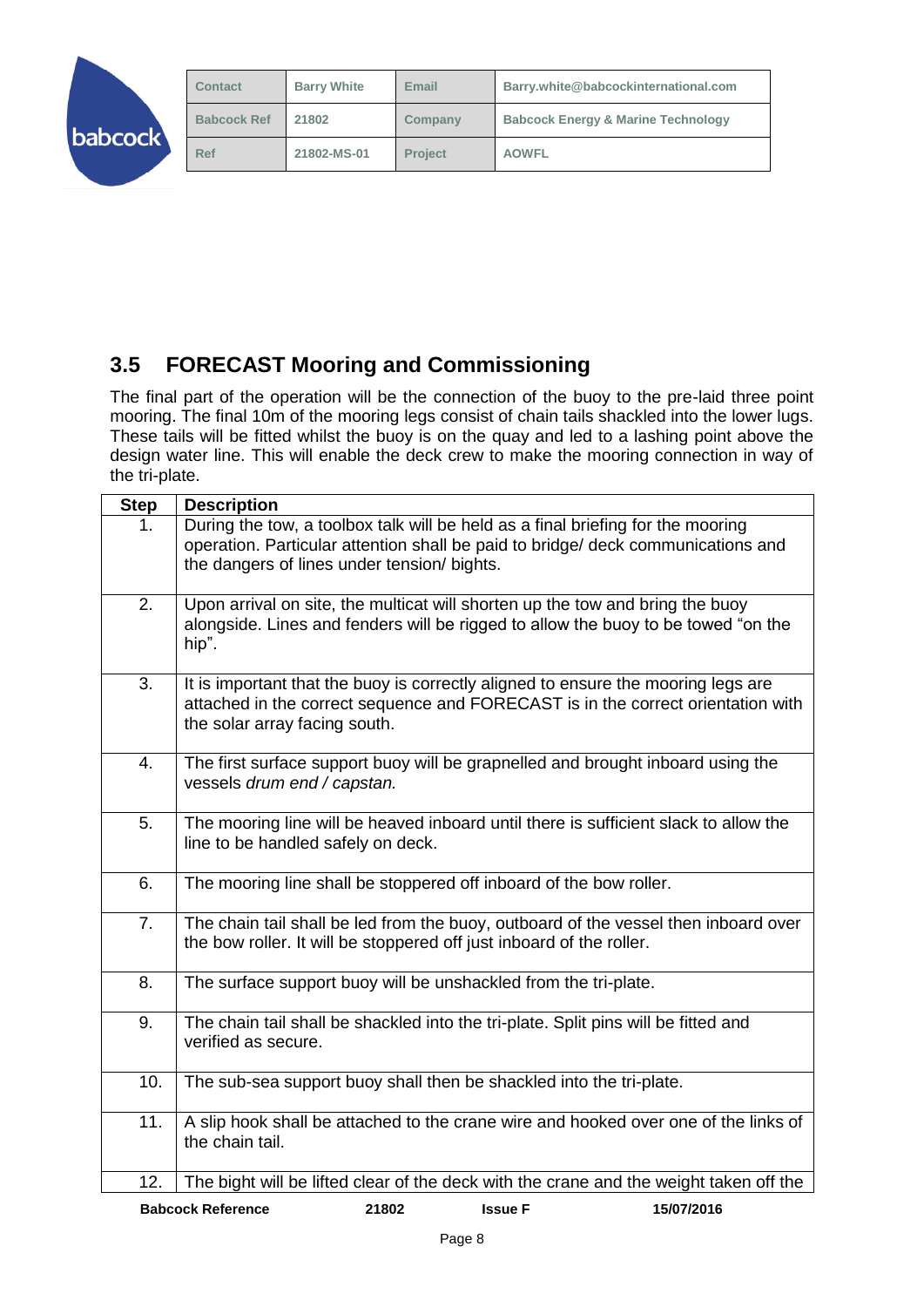|          | <b>Contact</b>     | <b>Barry White</b> | Email          | Barry.white@babcockinternational.com          |
|----------|--------------------|--------------------|----------------|-----------------------------------------------|
| babcock\ | <b>Babcock Ref</b> | 21802              | Company        | <b>Babcock Energy &amp; Marine Technology</b> |
|          | Ref                | 21802-MS-01        | <b>Project</b> | <b>AOWFL</b>                                  |

|     | stoppers.                                                                                                                                |
|-----|------------------------------------------------------------------------------------------------------------------------------------------|
| 13. | The bight will be lowered into the water until the weight is taken by the subsea<br>buoy. The slip hook would then be recovered inboard. |
| 14. | Once the first two legs are secure, one member of Babcock project team to board<br>the buoy from the multicat using the access ladder.   |
| 15. | Carry out equipment commissioning. Recover person from buoy ladder to deck.                                                              |
| 16. | Recover last chain tail to deck and stopper off.                                                                                         |
| 17. | Let go buoy lines and manoeuvre vessel clear.                                                                                            |
| 18. | Manoeuvre vessel towards last surface support buoy.                                                                                      |
| 19. | Vessel Master to confirm and record FORECAST positional coordinates.                                                                     |
| 20. | Multicat transit back to Aberdeen port.                                                                                                  |

### <span id="page-9-0"></span>**3.6 Deploy Waverider Buoy**

The Waverider buoy is deployed after FORECAST is deployed, to reduce any risk of collision during the operation.

The Waverider buoy has a single mooring line attached to a clump weight (500Kg) made up from scrap anchor chain, gathered up creating a clump weight.

The Waverider buoy is deployed in the southerly position centrally between two of the three FORECAST anchor moorings within the zone. (See diagram in section 6)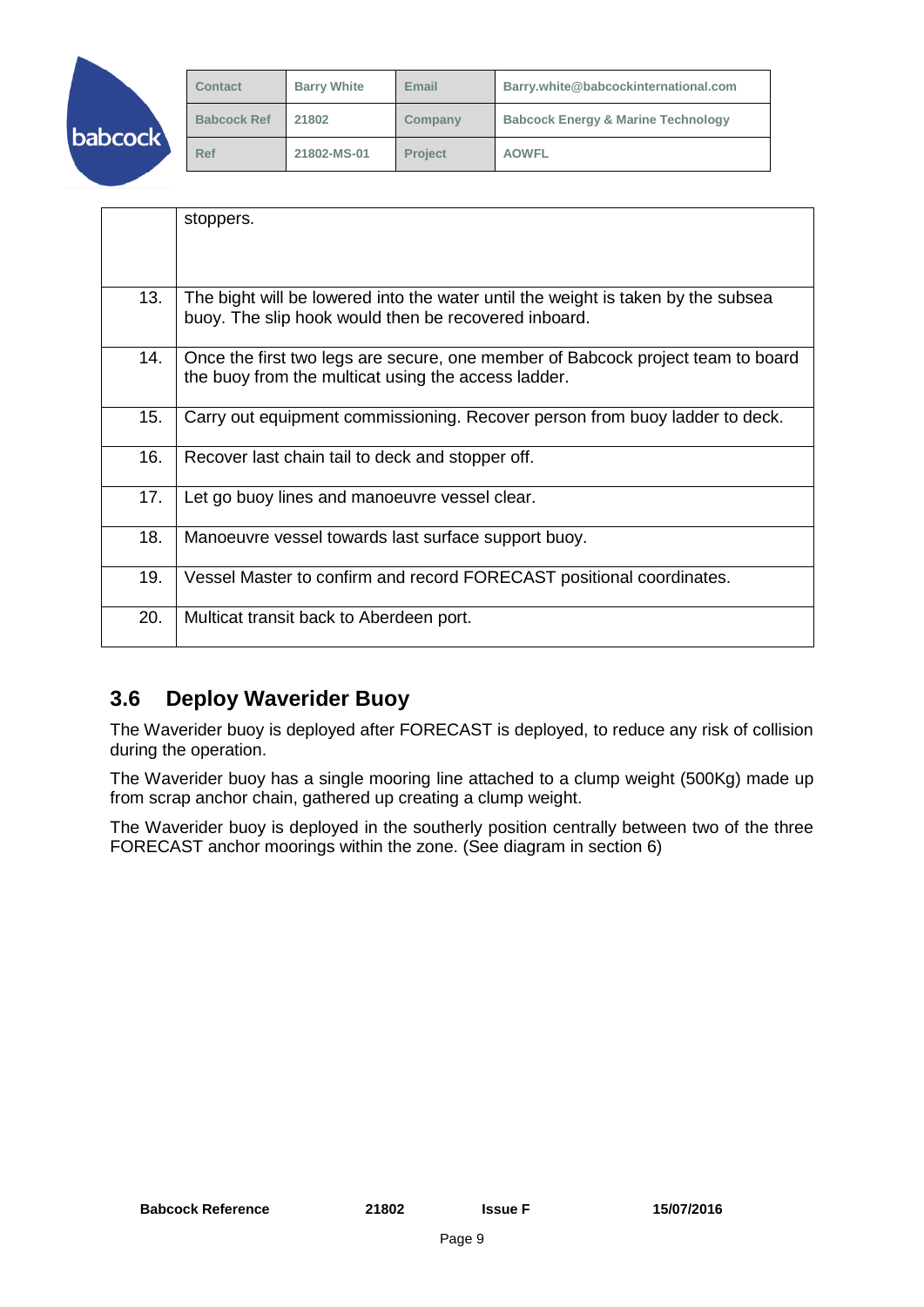|         | <b>Contact</b>     | <b>Barry White</b> | Email          | Barry.white@babcockinternational.com          |
|---------|--------------------|--------------------|----------------|-----------------------------------------------|
| babcock | <b>Babcock Ref</b> | 21802              | Company        | <b>Babcock Energy &amp; Marine Technology</b> |
|         | Ref                | 21802-MS-01        | <b>Project</b> | <b>AOWFL</b>                                  |

# **4 Recovery & Decommissioning**

<span id="page-10-0"></span>Upon completion of the wind resource campaign, FORECAST and all of the associated equipment will be completely removed from the deployment site. The recovery and decommissioning operation is essentially the reverse of the Deployment method.

The first part of the operation will be disconnection of the buoy from the three moorings. The top 10m of the mooring legs consist of chain tails shackled into the lower lugs and to a triplate with a mid-water buoy and the rest of the mooring. The chain tails will be disconnected from the tri-plate and secured back to the buoy. The rest of the mooring can be surface buoyed off, to allow for recovery after the buoy has been completed transit to port.

### <span id="page-10-1"></span>**4.1 Recovery Waverider buoy**

The Waverider buoy has a single mooring line with clump anchor. It will be recovered with boathook and hauled on-board. The mooring line is continued to be hauled in using the dolly on the end of the winch until the clump anchor (500Kg of bunched chain) is recovered.

The Waverider buoy is recovered prior to recovery of FORECAST moorings to maximise manoeuvring area and mitigate any risk of collision during the operation.

### <span id="page-10-2"></span>**4.2 FORECAST Removal from moorings**

| <b>Step</b> | <b>Description</b>                                                                                                                                                                                               |
|-------------|------------------------------------------------------------------------------------------------------------------------------------------------------------------------------------------------------------------|
| 1.          | A toolbox talk will be held as a final briefing for the recovery operation.<br>Particular attention shall be paid to bridge/ deck communications and the<br>dangers of lines under tension/ bights.              |
| 2.          | Upon arrival on site, the Babcock project crew will board FORECAST via the<br>access ladder and shut down the system ready for removal.                                                                          |
| 3.          | Upon completion of shut down, the Babcock team will disembark FORECAST.<br>The multicat will prepare a grapnel for mooring recovery. The grapnel will be<br>rigged over the bow roller and on to the main winch. |
| 4.          | The first mooring chain will be grappled by the vessel going astern and brought<br>inboard using the vessels winch. This operation is to be closely monitored to<br>prevent damage to assets.                    |
| 5.          | The mooring chain will be heaved inboard until the mid-water buoy and triplate<br>is on deck and sufficient slack to allow the line to be handled safely is on deck.                                             |
| 6.          | The mooring chain and nylon rope shall be stoppered off inboard of the bow<br>roller.                                                                                                                            |
|             | <b>Babcock Reference</b><br>21802<br><b>Issue F</b><br>15/07/2016                                                                                                                                                |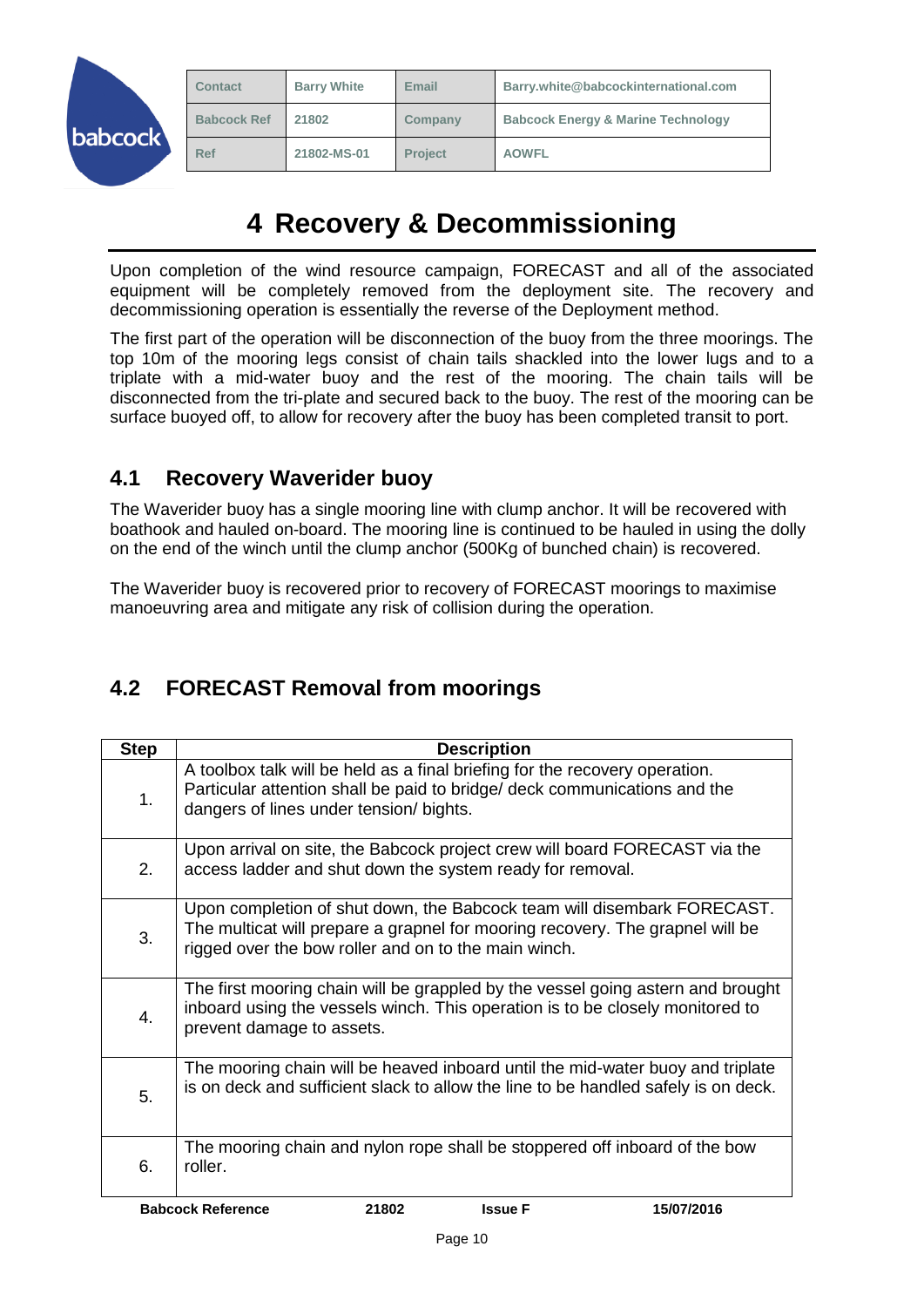| <b>babcock</b> |
|----------------|
|                |

| <b>Contact</b>     | <b>Barry White</b> | Email          | Barry.white@babcockinternational.com          |
|--------------------|--------------------|----------------|-----------------------------------------------|
| <b>Babcock Ref</b> | 21802              | Company        | <b>Babcock Energy &amp; Marine Technology</b> |
| <b>Ref</b>         | 21802-MS-01        | <b>Project</b> | <b>AOWFL</b>                                  |

| 7.  | The tri plate will be disconnected.                                                                                                                      |
|-----|----------------------------------------------------------------------------------------------------------------------------------------------------------|
| 8.  | A surface marker buoy with recovery line will be connected to the hard eye of<br>the rope leading to the anchor.                                         |
| 9.  | The surface marker buoy with the rest of the mooring will be released.                                                                                   |
| 10. | Vessel moves alongside the buoy with the mooring chain to the corresponding<br>pad eye for the mooring.                                                  |
| 11. | Mooring chain to be secured with a shackle to the pad eye on buoy allowing no<br>slack chain below the bottom of the buoy in the water.                  |
| 12. | Repeat steps 3 – 11 for moorings 2 and 3.                                                                                                                |
| 13. | Vessel to secure buoy to side to allow towing/set up towing bridle. The towing<br>bridal will be set up as per drawing and original tow out to location. |

## <span id="page-11-0"></span>**4.3 Transit to Port and Lift Out**

| <b>Step</b>      | <b>Description</b>                                                                                                                                                                                                                                                 |
|------------------|--------------------------------------------------------------------------------------------------------------------------------------------------------------------------------------------------------------------------------------------------------------------|
| 1.               | The multicat will proceed at slow speed (c 4kts) on a medium to short tow (c<br>40-60m) to port.                                                                                                                                                                   |
| 2.               | Upon entering Aberdeen port, the multicat will shorten up the tow and bring the<br>buoy alongside. Lines and fenders will be rigged to allow the buoy to be towed<br>"on the hip".                                                                                 |
| 3.               | Riggers are to board FORECAST wearing the correct PPE, when the buoy is in<br>a secure and stable position. The lifting gear is secured to lifting point on<br>FORECAST as per lift plan to enable a single point lift                                             |
| $\overline{4}$ . | Whilst at the hip, using one of the three mooring tails attached to FORECAST,<br>the vessel crane induces a heel, in a controlled manner with additional lines to<br>the vessel. The vessel provisions adequate fendering to prevent damage to<br>vessel and buoy. |
| 5.               | As FORECAST reaches the 60° angle, buoyancy aids are attached to<br>FORECAST to assist in retaining the angle of heel during free floating, prior to<br>lift out of the water.                                                                                     |
| 6.               | The vessel continues transit into Aberdeen port to the nominated quayside<br>location.                                                                                                                                                                             |
| 7.               | Prior to commencing the lift, the multicat will lie alongside the quayside and<br>pass the towline using a heaving line.                                                                                                                                           |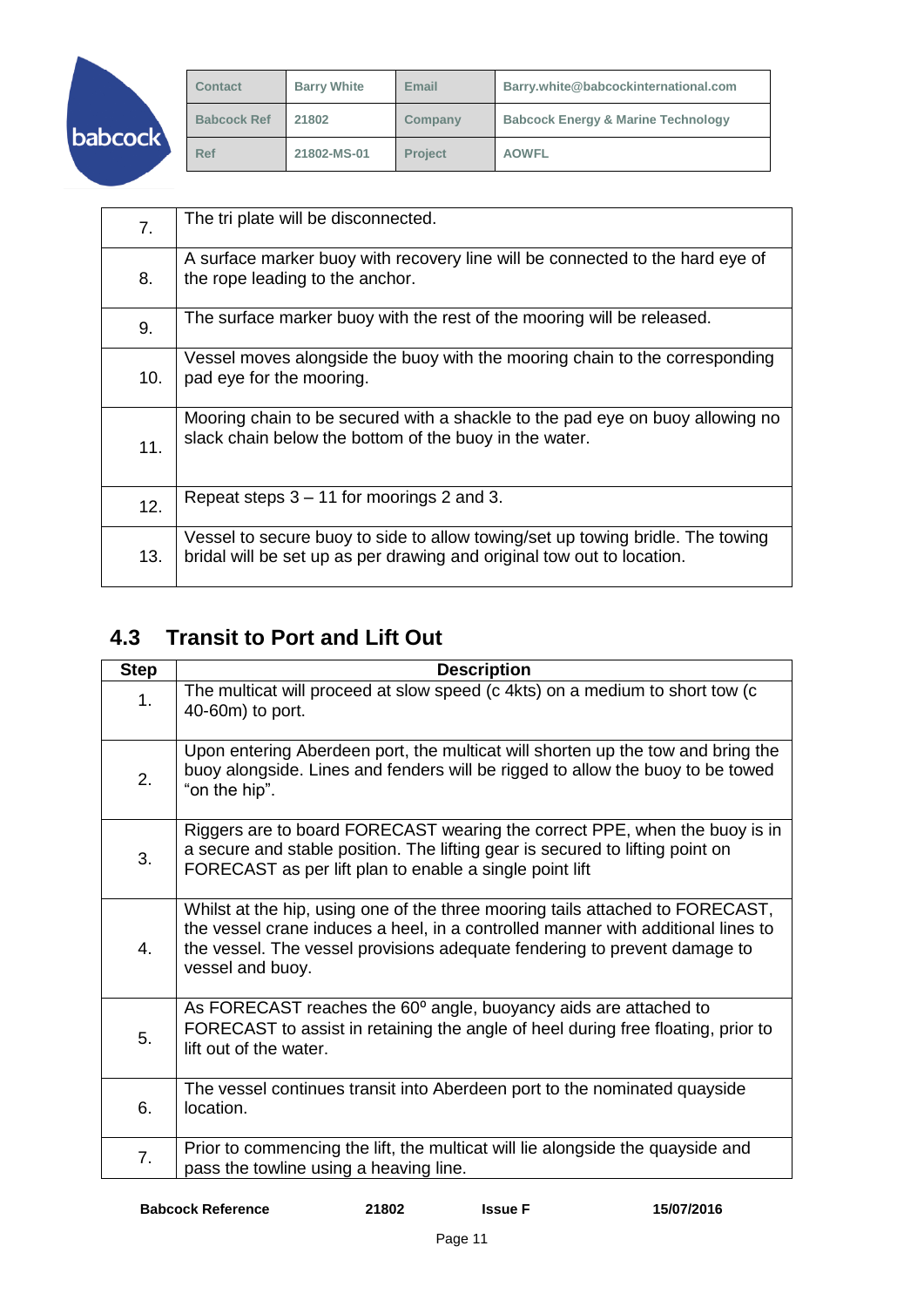|         | <b>Contact</b>     | <b>Barry White</b> | Email          | Barry.white@babcockinternational.com          |
|---------|--------------------|--------------------|----------------|-----------------------------------------------|
| babcock | <b>Babcock Ref</b> | 21802              | Company        | <b>Babcock Energy &amp; Marine Technology</b> |
|         | Ref                | 21802-MS-01        | <b>Project</b> | <b>AOWFL</b>                                  |

| 8.  | The quayside crane, after carrying out all necessary tool-box talks will prepare<br>for lifting.                                                                                                                                                                             |
|-----|------------------------------------------------------------------------------------------------------------------------------------------------------------------------------------------------------------------------------------------------------------------------------|
| 9.  | FORECAST is connected to the crane hook. Pay particular attention to the<br>clearance required by instrumentation.                                                                                                                                                           |
| 10. | Ensure all project personnel are aware that the heavy lift is about to<br>commence. Lift supervisor to confirm the lift can proceed.                                                                                                                                         |
| 11. | The vessel is to move off and hold at a safe distance, remaining on standby.                                                                                                                                                                                                 |
| 12. | Take the weight on the quayside crane and lift slowly clear of the water. Due to<br>marine growth the buoy could be slightly heavier than expected.                                                                                                                          |
| 13. | As FORECAST is clear of the water, it will adopt a more upright angle, near to<br>3°. FORECAST is slewed and hoisted quayside. Full control of the load must<br>be maintained at all times, if this is not possible the operation will be stopped.                           |
| 14. | Lower slowly until the ballast chamber is in contact with dunnage, quayside.<br>Continue to lower slowly until approximately 75% of the weight is transferred<br>from hook to quay. When landing the buoy be aware of marine growth on the<br>bottom of the ballast chamber. |
| 15. | Rig securing lines from quayside anchor points to FORECAST pad eyes and<br>tension.                                                                                                                                                                                          |
| 16. | Once the buoy is secured, the vessel can stand down and commence recovery<br>of the three point mooring system.                                                                                                                                                              |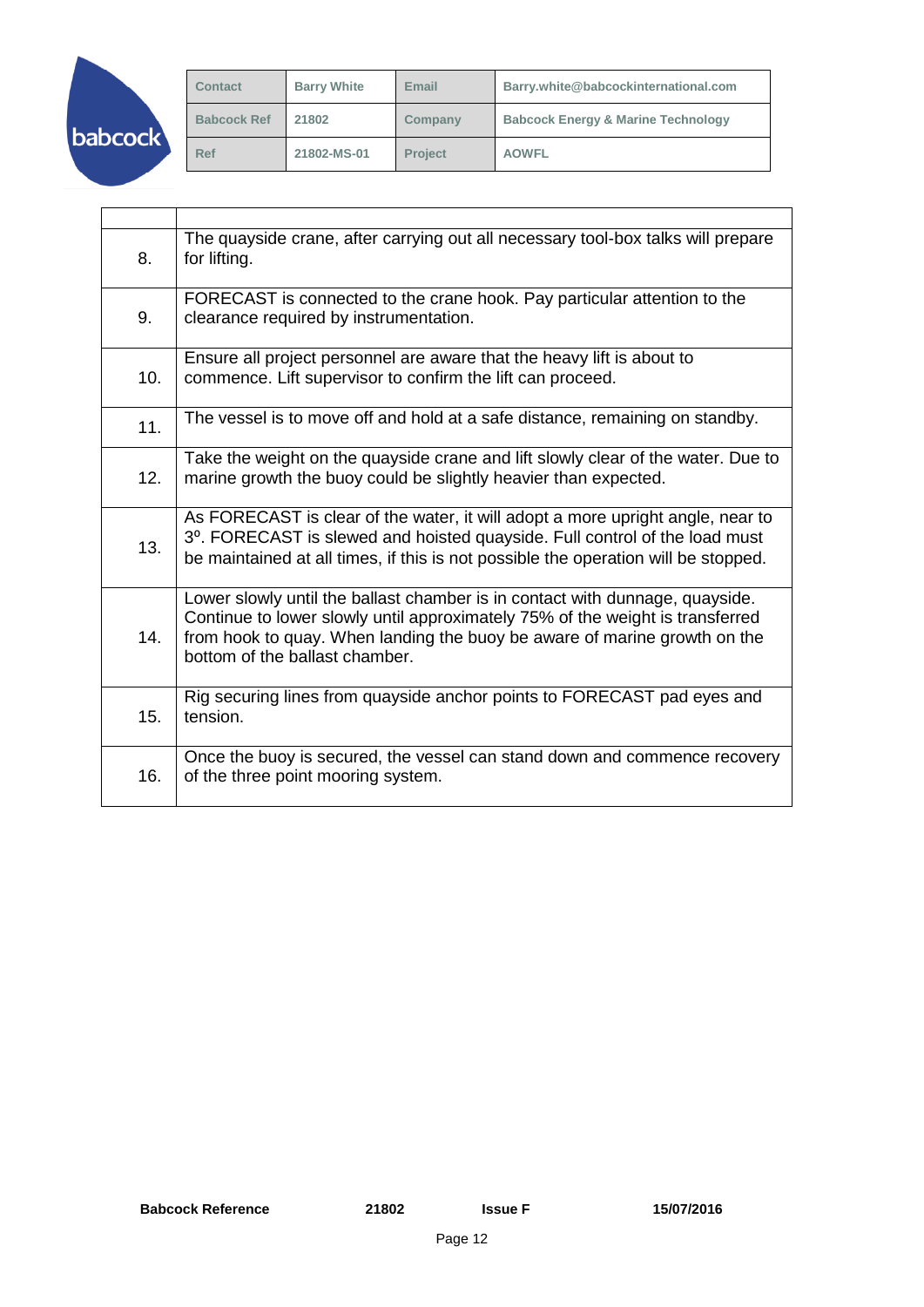| babcock | <b>Contact</b>     | <b>Barry White</b> | <b>Email</b>   | Barry.white@babcockinternational.com          |
|---------|--------------------|--------------------|----------------|-----------------------------------------------|
|         | <b>Babcock Ref</b> | 21802              | Company        | <b>Babcock Energy &amp; Marine Technology</b> |
|         | Ref                | 21802-MS-01        | <b>Project</b> | <b>AOWFL</b>                                  |

## <span id="page-13-0"></span>**4.4 FORECAST Disassembly**

FORECAST is progressively disassembled into three separate section, whilst secured in the vertical position quayside. Working from the top down, first removing the platform and then centre section by unbolting the flange connections.

Depending on the level of marine growth, FORECAST may have to be pressure washed down prior to disassembly.

Each section is hoisted onto transport lorries for road transport back to Rosyth Dockyard

### <span id="page-13-1"></span>**4.5 Three Point Mooring Recovery**

| <b>Step</b>    | <b>Description</b>                                                                                                                                                                                      |
|----------------|---------------------------------------------------------------------------------------------------------------------------------------------------------------------------------------------------------|
| 1.             | Deck prepared for mooring and anchor handling.                                                                                                                                                          |
| 2.             | Vessel to transit to site. A task toolbox talks to be given including the dangers of<br>anchor handling operations.                                                                                     |
| 3.             | Surface buoy for mooring recovered with boathook and hauled on-board.                                                                                                                                   |
| 4.             | Mooring rope to be hauled on board using the dolly on the end of the winch. The<br>vessel is to use thrust to keep the tension of the mooring rope to a minimum.                                        |
| 5.             | When the mooring chain is on deck, this is to be stoppered off and the mooring<br>rope can be disconnected, the working wire of the winch is to be connected to the<br>chain.                           |
| 6.             | Winch is used to recover mooring chain. During the recovery the anchor will be<br>lifted from the seabed. Vessel is to hold station above the anchor position until<br>the anchor is at the bow roller. |
| 7 <sub>1</sub> | Preventer wires would be rigged from vessel pad eyes to the anchor shackle.                                                                                                                             |
| 8.             | A suitable strop is rigged through the anchor shackle and the crane hook<br>connected there in.                                                                                                         |
| 9.             | The weight is taken by the crane, and the preventers let go.                                                                                                                                            |
| 10.            | The anchor is recovered to deck and stowed. The mooring chain can be wound<br>off the winch and stowed.                                                                                                 |
| 11.            | Repeat steps 2 to 6 for moorings 2 and 3                                                                                                                                                                |
| 12.            | Transit to Aberdeen port for demobilisation.                                                                                                                                                            |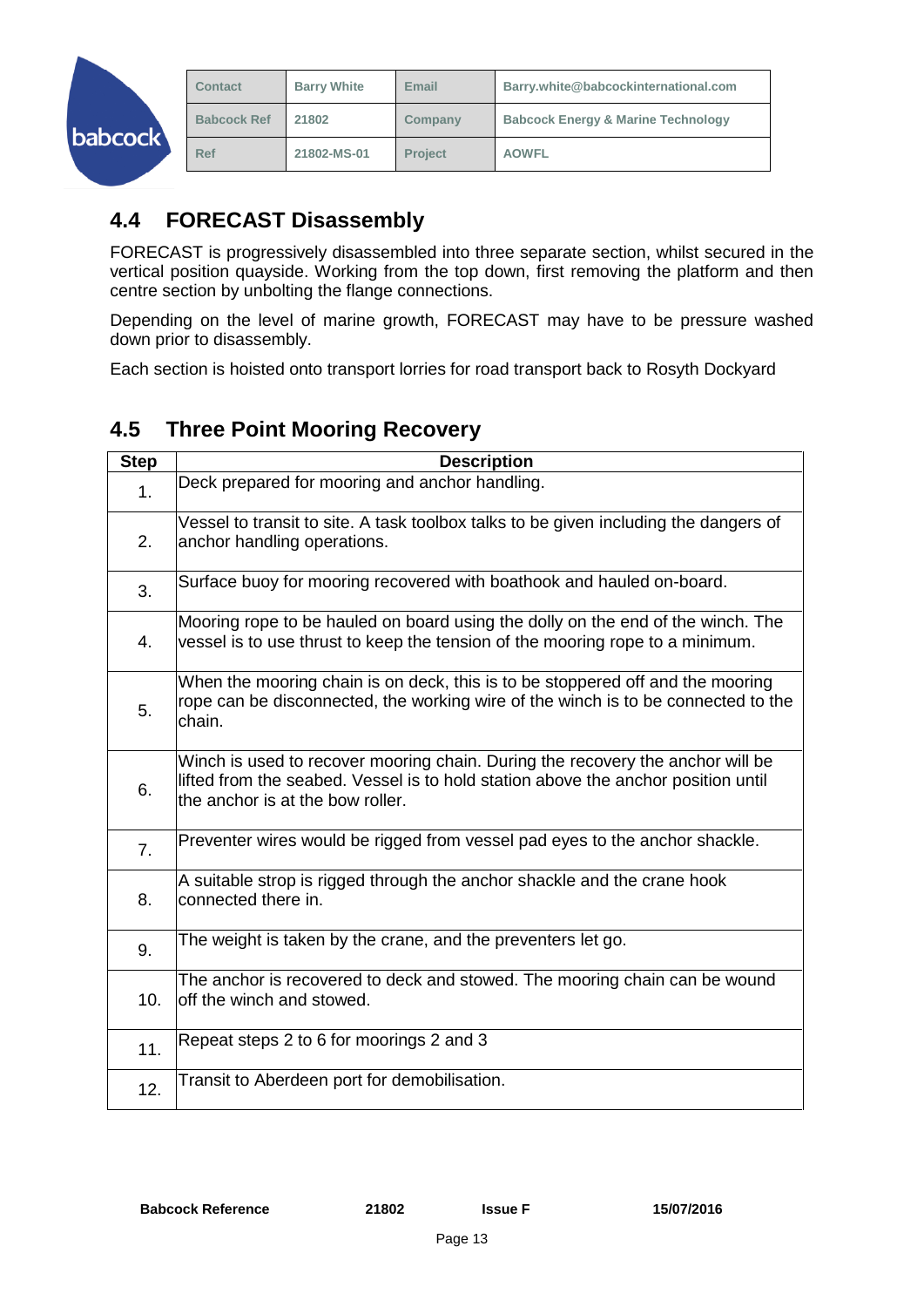|                   | <b>Contact</b>     | <b>Barry White</b> | Email          | Barry.white@babcockinternational.com          |
|-------------------|--------------------|--------------------|----------------|-----------------------------------------------|
| $\textrm{ocock}'$ | <b>Babcock Ref</b> | 21802              | Company        | <b>Babcock Energy &amp; Marine Technology</b> |
|                   | <b>Ref</b>         | 21802-MS-01        | <b>Project</b> | <b>AOWFL</b>                                  |

# **5 Waverider buoy**

<span id="page-14-0"></span>FORECAST will be supplemented by a Waverider buoy to record metocean data at the site location. The Waverider buoy will be deployed within the designated 100m radius operation exclusion zone, centred about FORECAST location.

The below provides an example for the type of Waverider buoy that will be deployed

#### **Directional Waverider DWR4/ACM**

ba



The Waverider buoy has a single point mooring system.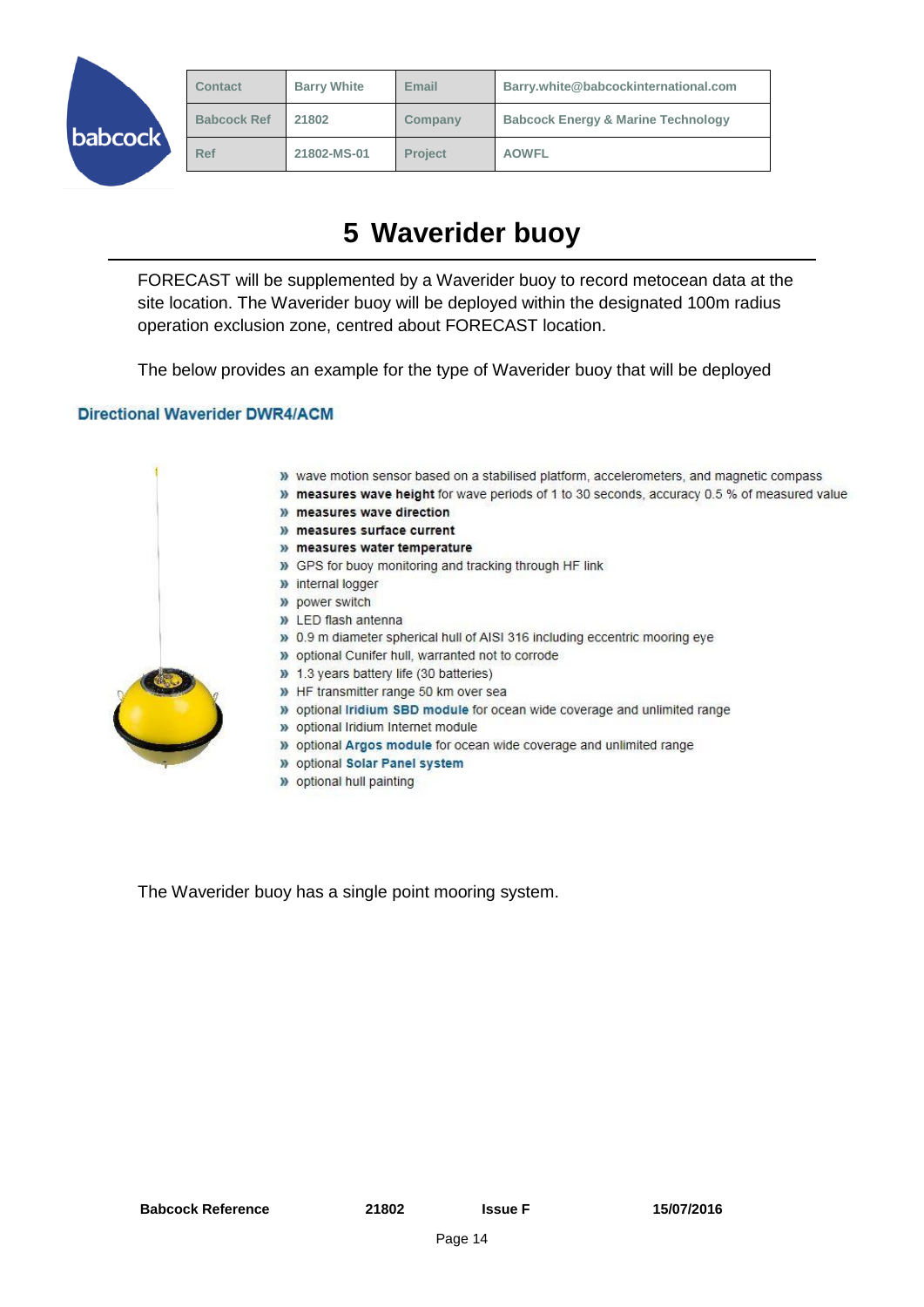| Barry.white@babcockinternational.com          |
|-----------------------------------------------|
| <b>Babcock Energy &amp; Marine Technology</b> |
|                                               |
|                                               |

# **6 Mooring installation arrangement**

<span id="page-15-0"></span>The below diagram illustrates the mooring arrangement and the relationship between the three point mooring system and FORECAST, located at the centre of the zone. It also shows the location for the Waverider buoy.

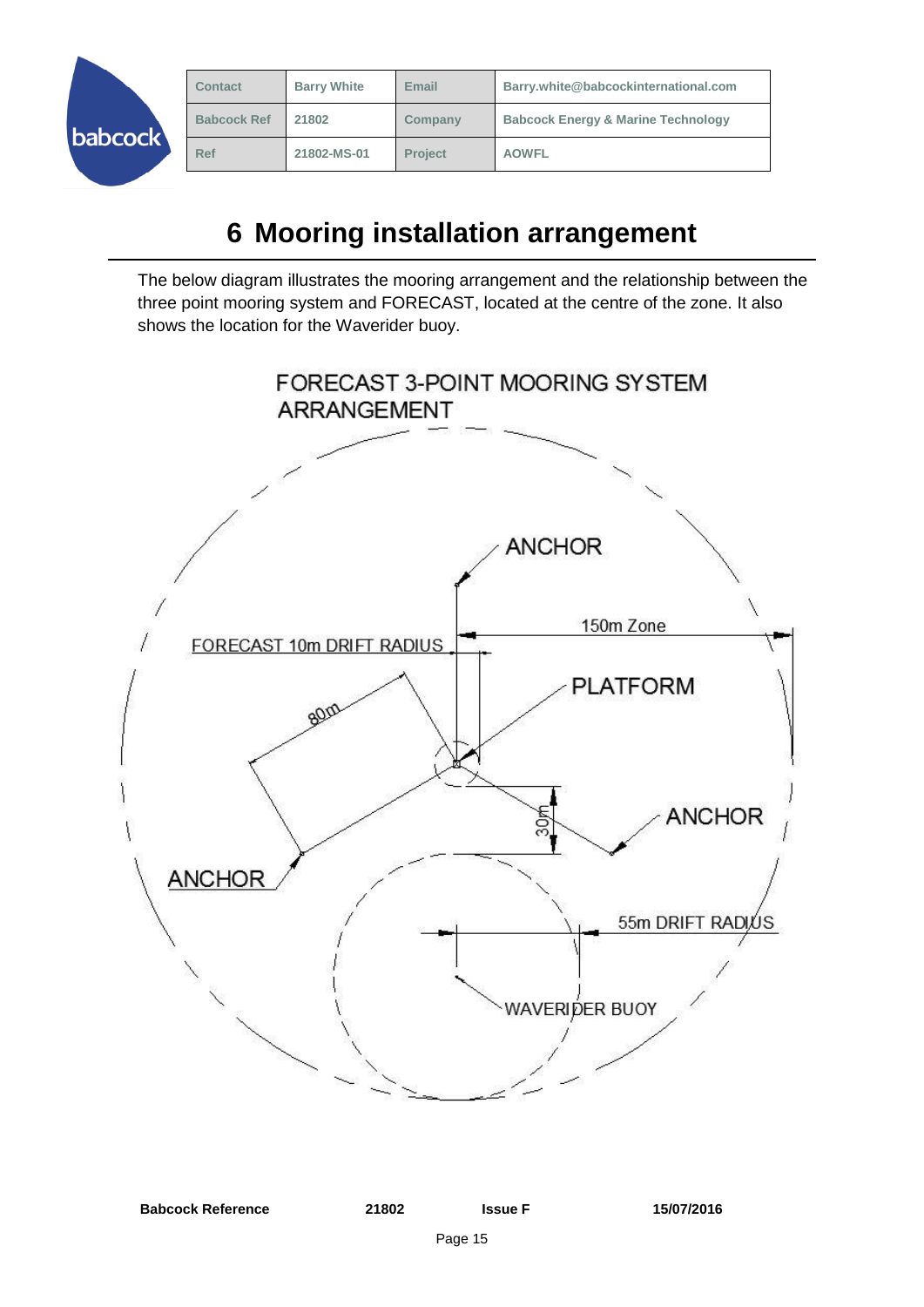| babcock | <b>Contact</b>     | <b>Barry White</b> | Email          | Barry.white@babcockinternational.com          |
|---------|--------------------|--------------------|----------------|-----------------------------------------------|
|         | <b>Babcock Ref</b> | 21802              | Company        | <b>Babcock Energy &amp; Marine Technology</b> |
|         | Ref                | 21802-MS-01        | <b>Project</b> | <b>AOWFL</b>                                  |

### <span id="page-16-0"></span>**6.1 Three point mooring system**

The mooring consists of 3 x chain / fibre / chain legs, each of which is attached to stockless anchors weighing 17 tonnes.

The last 10m of each mooring leg will consist of chain tails secured to the buoy mooring lugs pre-attached and towed to site with the buoy. The mooring system also requires a sub-sea buoy attached to the connection between the fibre riser and chain tail. This will be fitted during the buoy mooring operation.

The composition of each mooring leg required to be pre-installed will be as follows;



| <b>Component</b>               | Length                       | Weight      |
|--------------------------------|------------------------------|-------------|
| Stockless anchor               | N/A                          | 17.5 tonnes |
| Ground chain                   | 55 <sub>m</sub>              | 700 kgs     |
| <b>Fibre Riser</b>             | 30 <sub>m</sub>              | 52 kgs      |
| Associated shackles            | N/A                          | <b>TBC</b>  |
| Temporary surface support buoy | Circa 2m diameter with light | <b>TBC</b>  |

### <span id="page-16-1"></span>**6.2 Installation coordinates**

FORECAST - 57⁰13.509'N : 1⁰59.895W

Waverider Buoy - 57°13.47396'N : 1°59.895W

Note: The Waverider buoy is located 65m directly south of FORECAST, central between the moorings as illustrated on the previous page.

### <span id="page-16-2"></span>**6.3 Vessel Selection**

The following information provides details of the typical vessel that will be used in the deployment of FORECAST and the Waverider buoy. Final vessel selection will be subject to

| <b>Babcock Reference</b> | 21802 | <b>Issue</b> F | 15/07/2016 |
|--------------------------|-------|----------------|------------|
|                          |       |                |            |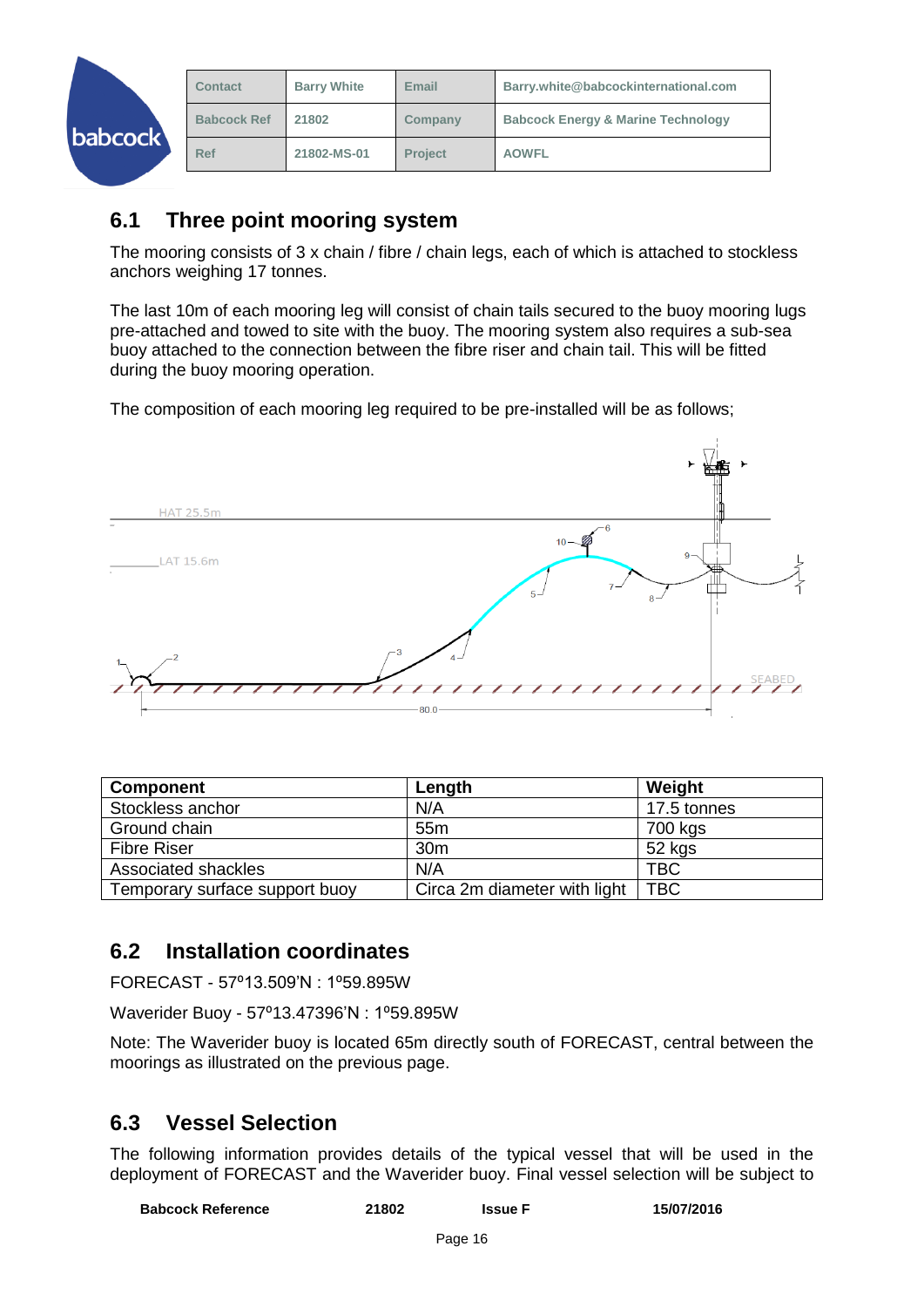

vessel availability and contractor selection, however the below vessel information is considered typical for the vessel required to undertake the deployment operation.

**Example Vessel**: Whalsa Lass

**General Particulars:**

| General                |                                             |  |  |
|------------------------|---------------------------------------------|--|--|
| Type of vessel         | : Damen Multicat®2611                       |  |  |
| <b>Builder</b>         | : Damen Shipyards Hardinxveld               |  |  |
|                        | : Yard No. 571661                           |  |  |
| <b>Basic Functions</b> | : Anchor handling, dredger service, supply, |  |  |
|                        | Towing, hose handling, survey, ship assist  |  |  |
| Classification         | : Bureau Veritas I+Hull•MACH Tug            |  |  |
|                        | : Unrestricted Navigation                   |  |  |
|                        | : Nat. Authorities                          |  |  |
|                        | : MCA workboat Category 1                   |  |  |
|                        | : 150 miles from shore                      |  |  |
| <b>Dimensions</b>      |                                             |  |  |
| Length o.a.            | :26.00m                                     |  |  |
|                        |                                             |  |  |

| Length o.a.     | : 26.00m            |
|-----------------|---------------------|
| Beam            | :11.50m             |
| Depth at sides  | : 3.50m             |
| Draught aft     | : 2.25m             |
| Displacement    | : 515 ton (m)       |
| Free deck space | :160m <sup>2</sup>  |
| Deck Loading    | :10t/m <sup>2</sup> |
|                 |                     |



**Babcock Reference 21802 Issue F 15/07/2016**